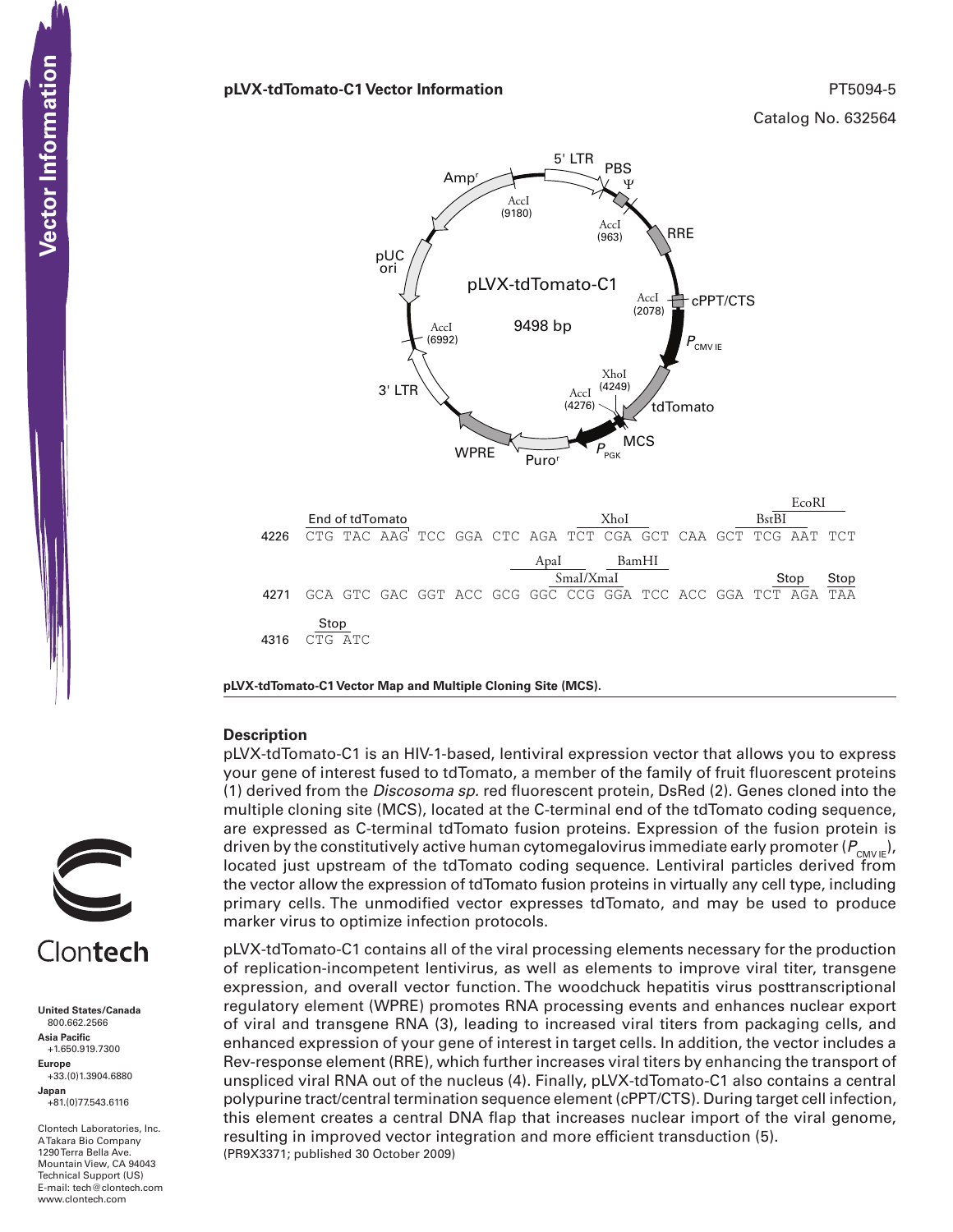In addition to lentiviral elements, pLVX-tdTomato-C1 contains a puromycin resistance gene (Puror ) under the control of the murine phosphoglycerate kinase (PGK) promoter ( $P_{PGR}$ ) for the selection of stable transductants. The vector also contains a pUC origin of replication and an *E. coli* ampicillin resistance gene (Ampr ) for propagation and selection in bacteria.

# **Use**

To construct a fusion protein, the gene of interest must be cloned into pLVX-tdTomato-C1 so that it is in-frame with the tdTomato coding sequence. The inserted sequence does not require an initiation codon (ATG) or a stop codon (TAA, TAG, TGA); however, if you don't want to use the stop codons downstream of the MCS (see map), you can add a stop codon to the end of your gene of interest.

The fusion protein is constitutively expressed when pLVX-tdTomato-C1 is transduced into target cells. Before the vector can be transduced, however, it must be transfected into 293T packaging cells with our Lenti-X™ HT Packaging System (Cat. Nos. 632160 and 632161). This packaging system allows you to safely produce high titer, infectious, replication-incompetent, VSV-G pseudotyped lentiviral particles that can infect a wide range of cell types, including non-dividing and primary cells (6).

# **Location of Features**

- • 5' LTR: 1–635
- PBS (primer binding site): 636-653
- $\Psi$  (packaging signal): 685–822
- • RRE (Rev-response element): 1303–1536
- • cPPT/CTS (central polypurine tract/central termination sequence): 2028–2151
- $P_{\text{CMVF}}$  (human cytomegalovirus immediate early promoter): 2185–2787
- tdTomato fluorescent protein gene: 2807-4234
- MCS (multiple cloning site): 4248-4300
- $P_{\text{PGE}}$  (phosphoglycerate kinase promoter): 4324–4832
- Puro<sup>r</sup> (puromycin resistance gene ): 4853-5452
- WPRE (woodchuck posttranscriptional regulatory element): 5466–6057
- • 3' LTR: 6260–6896
- pUC origin of replication: 7366–8039 (complementary)
- Amp<sup>r</sup> (ampicillin resistance gene; β-lactamase): 8184–9180 (complementary)

# **Selection of Stable Transfectants**

• Selectable marker: plasmid confers resistance to puromycin.

# **Propagation in** *E. coli*

- Suitable host strains: DH5 $\alpha^{m}$ , DH10B and other general purpose strains.
- • Selectable marker: plasmid confers resistance to ampicillin (100 µg/ml) in *E. coli* hosts.
- *E. coli* replication origin: ColE1
- • Copy number: high

# **Excitation and emission maxima of tdTomato**

- Excitation maximum  $=$  554 nm
- Emission maximum = 581 nm

# **Notes:**

The vector sequence was compiled from information in the sequence databases, published literature, and other sources, together with partial sequences obtained by Clontech. This vector has not been completely sequenced.

The viral supernatants produced by this lentiviral vector could contain potentially hazardous recombinant virus. Due caution must be exercised in the production and handling of recombinant lentivirus. Appropriate NIH, regional, and institutional guidelines apply.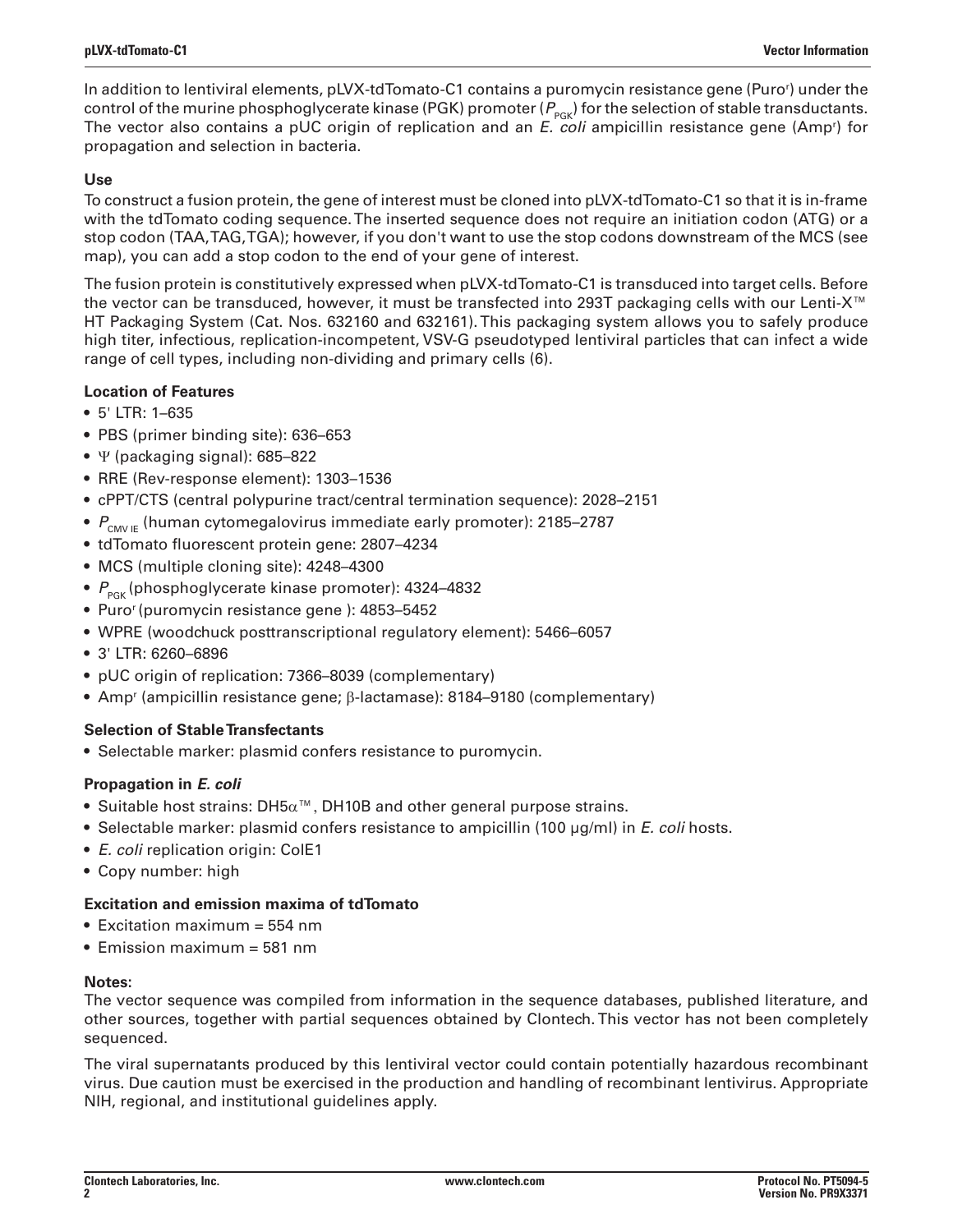### **References**

- 1. Shaner, N.C. *et al.* (2004) *Nat. Biotechnol.* **22**(12):1567–72.
- 2. Matz, M.V. *et al.* (1999) *Nat. Biotechnol.* **17**(10): 969–973.
- 3. Zufferey, R. *et al.* (1999) *J. Virol.* **73**(4):2886–2892.
- 4. Cochrane, A. W. *et al.* (1990) *Proc. Natl. Acad. Sci. USA* **87**(3):1198–1202.
- 5. Zennou, V. *et al.* (2000) *Cell* **101**(2):173–185.
- 6. Wu, X. *et al.* (2000) *Mol. Ther.* **2**(1):47–55.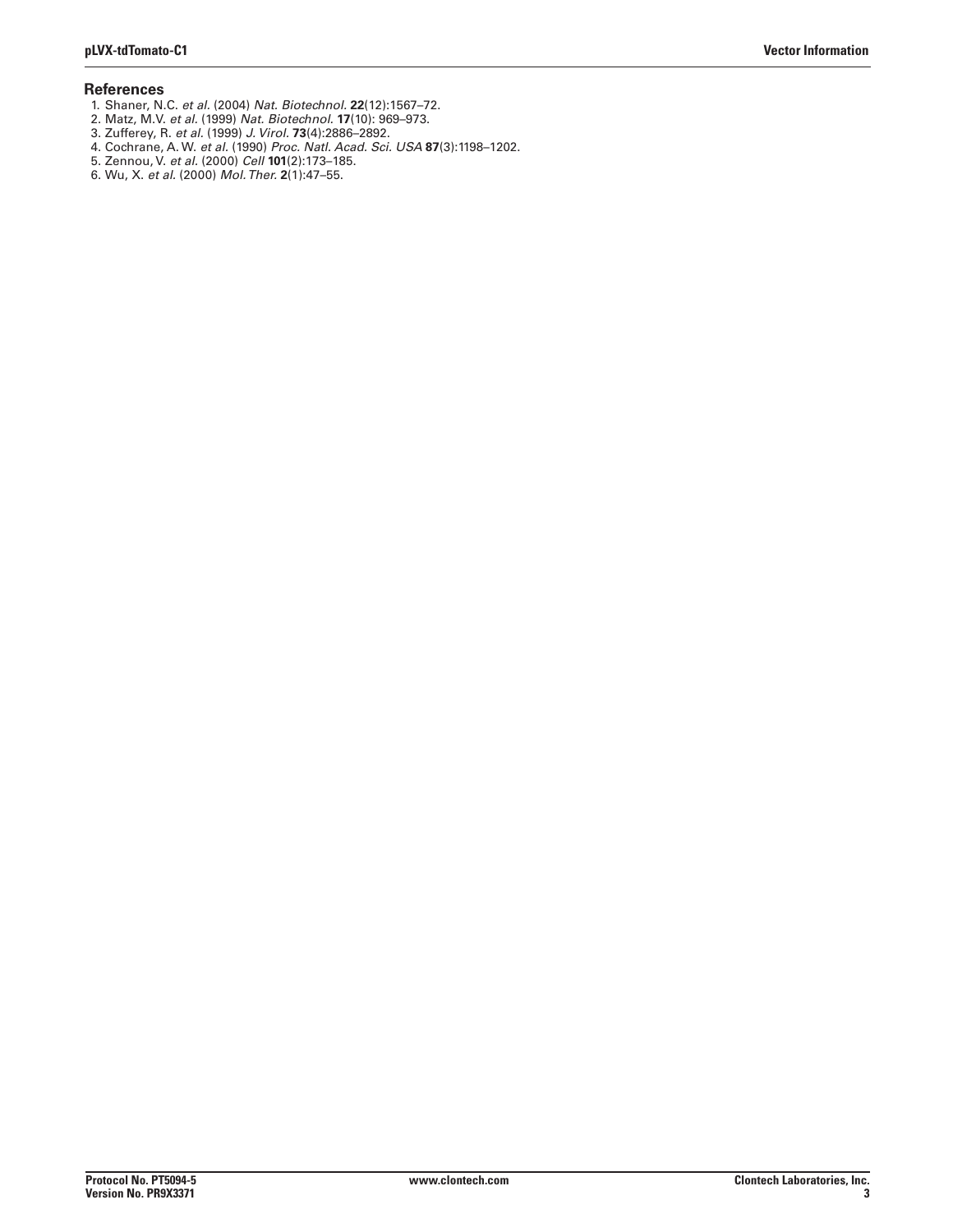

# **pLVX-tdTomato-C1 Vector**

# **CATALOG NO.**

## **632564**

## **NOTICE TO PURCHASER:**

Clontech products are to be used for research purposes only. They may not be used for any other purpose, including, but not limited to, use in drugs, in vitro diagnostic purposes, therapeutics, or in humans. Clontech products may not be transferred to third parties, resold, modified for resale, or used to manufacture commercial products or to provide a service to third parties without prior written approval of Clontech Laboratories, Inc.

Your use of this product is also subject to compliance with the licensing requirements listed below and described on the product's web page at [http://www.clontech.com.](http://www.clontech.com/) It is your responsibility to review, understand and adhere to any restrictions imposed by these statements.

### **STATEMENT 44**

The DsRed-Monomer and the Fruit Fluorescent Proteins are covered by one or more of the following U.S. Patents: 7,005,511; 7,157,566; 7,393,923 and 7,250,298.

### **STATEMENT 55**

cPPT Element This product and its use are the subject of U.S. Pat. No. 6,682,907. The purchase of this product conveys to the buyer the non-transferable right to use the purchased amount of the product and components of the product in research conducted by the buyer (whether the buyer is an academic or for-profit entity). The buyer cannot disclose information, sell or otherwise transfer this product, its components or materials made using this product or its components to a third party or otherwise use this product or its components or materials made using this product or its components for any commercial purposes. If the buyer is not willing to accept the limitations of this limited use statement, Clontech is willing to accept return of the product with a full refund. For information on purchasing a license to the DNA-Flap technology for purposes other than research, contact the Transfer of Technology Office, Institut Pasteur, 28 rue du Docteur Roux, 75 724 Paris Cedex 15 (www.pasteur.fr).

### **STATEMENT 56**

Clontech has a license to sell products containing WPRE, under the terms described below. Any use of WPRE outside of Clontech's product or the product's intended use, requires a license as detailed below. Before using the product containing WPRE, please read the following license agreement. If you do not agree to be bound by its terms, contact Clontech within 10 days for authorization to return the unused product containing WPRE and to receive a full credit. Patents: The WPRE technology is covered by one or more of the following U.S. Patents and corresponding patent claims outside the  $\tilde{U}.S.: 6,136,597; 6,284,469; 6,312,912; 6,287,814$ , issued to The Salk Institute for Biological Studies. Individual License Agreement: Clontech grants you a non-exclusive license to use the enclosed product containing WPRE in its entirety for its intended use. The product is being transferred to you in

| <b>Clontech Laboratories, Inc.</b><br>A Takara Bio Company                                         |                     |                     |                     |  |
|----------------------------------------------------------------------------------------------------|---------------------|---------------------|---------------------|--|
| 1290 Terra Bella Avenue, Mountain View, CA 94043, USA<br>U.S. Technical Support: tech@clontech.com | 7/25/2011           |                     |                     |  |
| <b>United States/Canada</b>                                                                        | <b>Asia Pacific</b> | <b>Europe</b>       | Japan               |  |
| 800.662.2566                                                                                       | $+1.650.919.7300$   | $+33(0)1.3904.6880$ | $+81(0)77.543.6116$ |  |